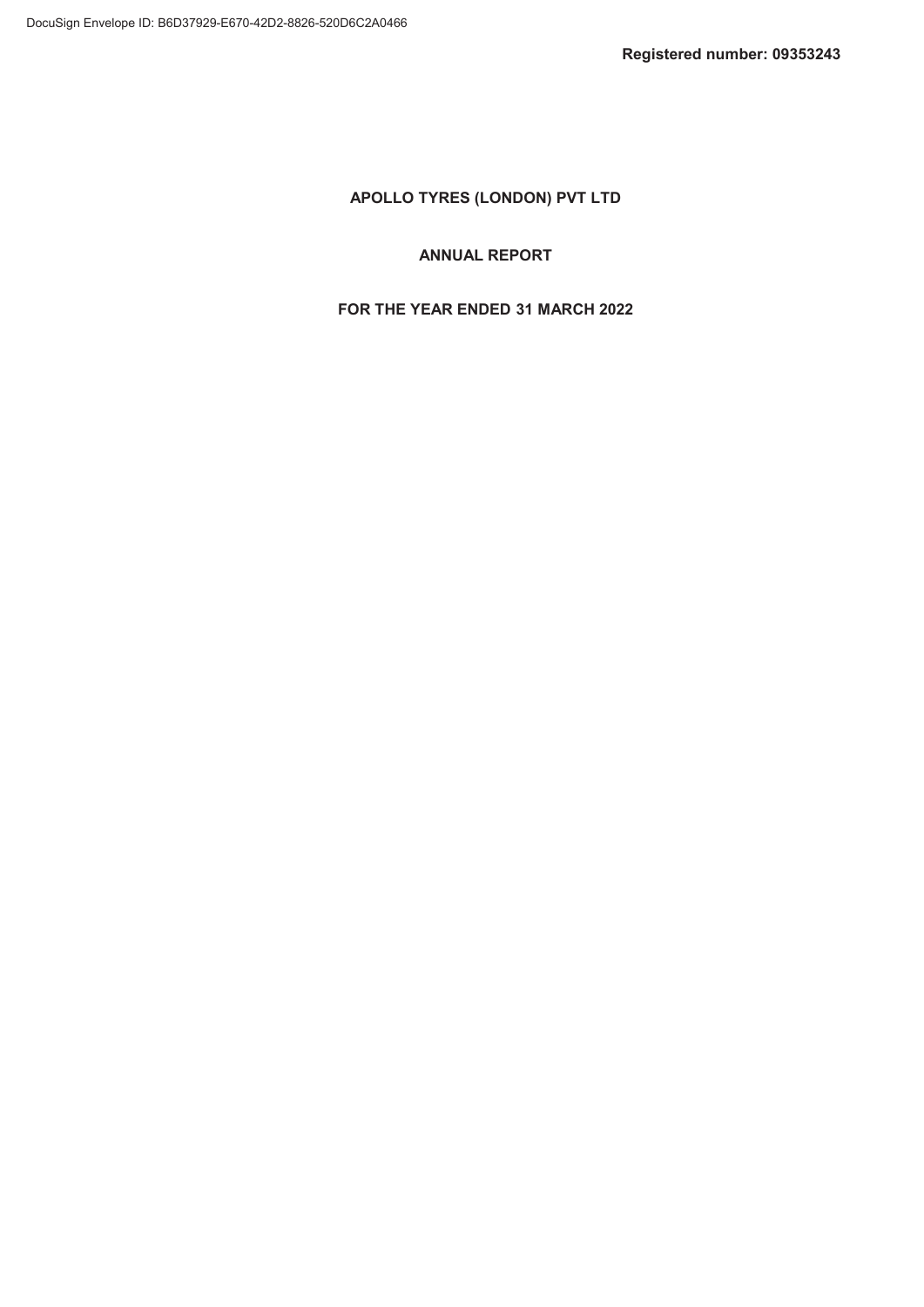# COMPANY INFORMATION

| <b>Directors</b>         | V K Mittal<br>N S Kanwar                                                                                                                                                           |
|--------------------------|------------------------------------------------------------------------------------------------------------------------------------------------------------------------------------|
| <b>Company secretary</b> | Vistra Cosec Limited                                                                                                                                                               |
| <b>Registered number</b> | 09353243                                                                                                                                                                           |
| <b>Registered office</b> | 8 Waterloo Place<br>St James's<br>London<br>SW <sub>1</sub> Y <sub>4</sub> BE                                                                                                      |
| Independent auditor      | Cooper Parry Group Limited<br>Chartered Accountants & Statutory Auditor<br><b>Sky View</b><br>Argosy Road<br>East Midlands Airport<br>Castle Donington<br>Derby<br><b>DE74 2SA</b> |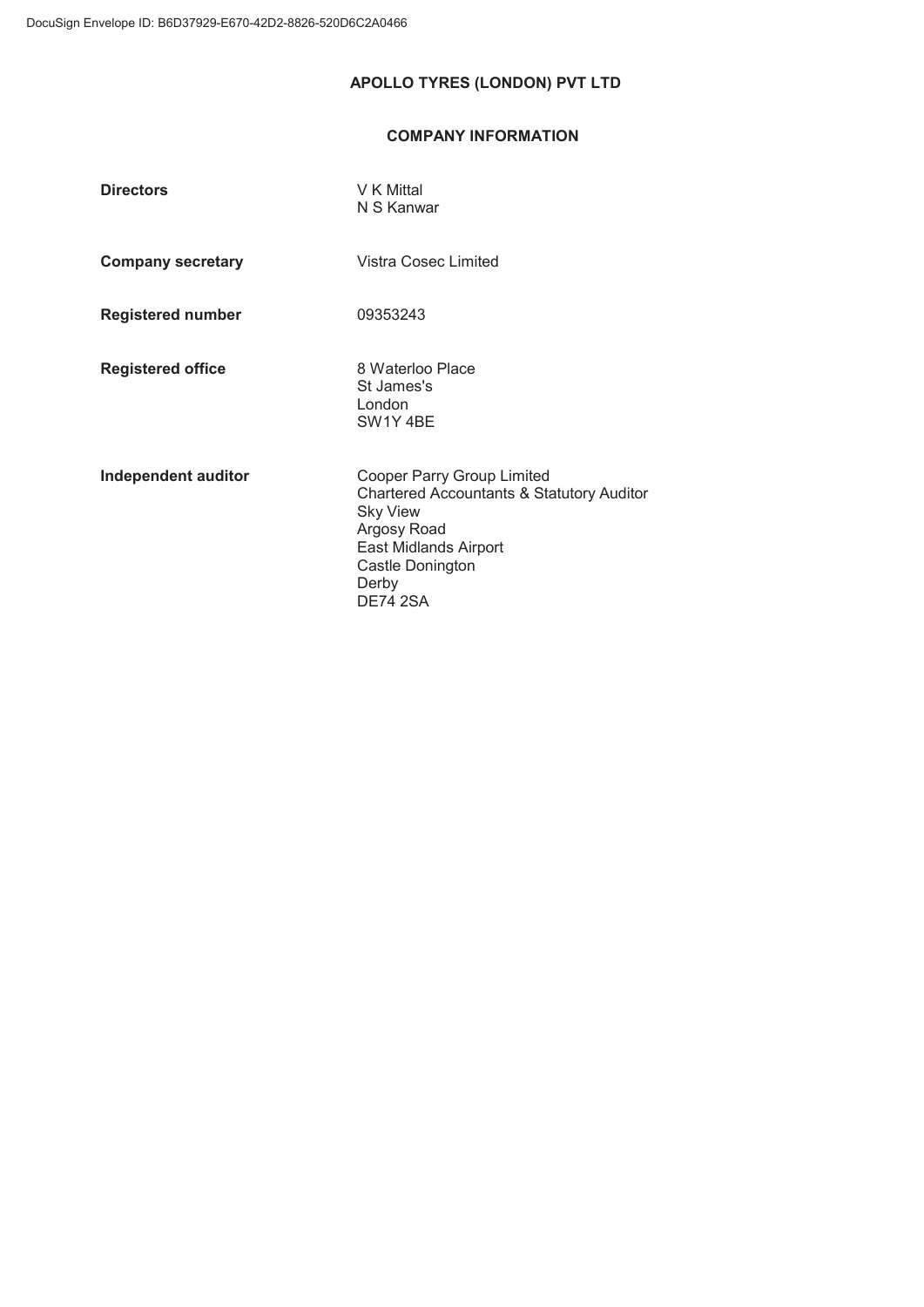# **CONTENTS**

|                                   | Page     |
|-----------------------------------|----------|
| <b>Directors' report</b>          | $1 - 2$  |
| Independent auditor's report      | $3 - 6$  |
| <b>Profit and loss account</b>    | 7        |
| <b>Balance sheet</b>              | 8        |
| Notes to the financial statements | $9 - 12$ |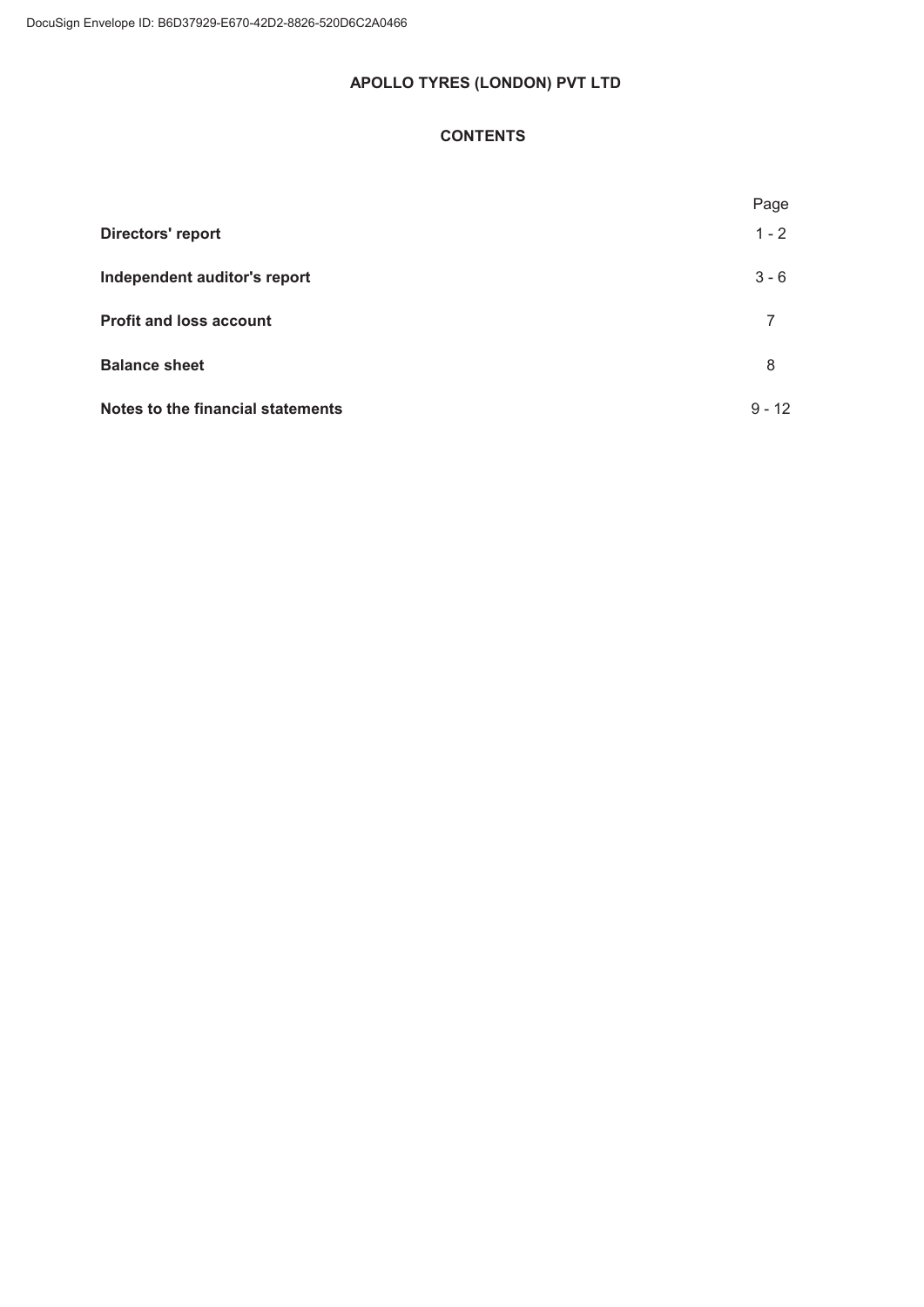#### DIRECTORS' REPORT FOR THE YEAR ENDED 31 MARCH 2022

The directors present their report and the financial statements for the year ended 31 March 2022.

#### Directors' responsibilities statement

The directors are responsible for preparing the directors' report and the financial statements in accordance with applicable law and regulations.

Company law requires the directors to prepare financial statements for each financial year. Under that law the directors have elected to prepare the financial statements in accordance with applicable law and United Kingdom Accounting Standards (United Kingdom Generally Accepted Accounting Practice), including Financial Reporting Standard 102 'The Financial Reporting Standard applicable in the UK and Republic of Ireland'. Under company law the directors must not approve the financial statements unless they are satisfied that they give a true and fair view of the state of affairs of the company and of the profit or loss of the company for that period.

In preparing these financial statements, the directors are required to:

- select suitable accounting policies for the company's financial statements and then apply them consistently;
- make judgements and accounting estimates that are reasonable and prudent;
- state whether applicable UK Accounting Standards have been followed, subject to any material departures disclosed and explained in the financial statements; and
- prepare the financial statements on the going concern basis unless it is inappropriate to presume that the company will continue in business.

The directors are responsible for keeping adequate accounting records that are sufficient to show and explain the company's transactions and disclose with reasonable accuracy at any time the financial position of the company and to enable them to ensure that the financial statements comply with the Companies Act 2006. They are also responsible for safeguarding the assets of the company and hence for taking reasonable steps for the prevention and detection of fraud and other irregularities.

#### Results and dividends

The profit for the year, after taxation, amounted to £Nil (2021: £Nil).

The directors have not recomended payment of dividend in the year (2021: £Nil).

#### **Directors**

The directors who served during the year are as stated on the company information page.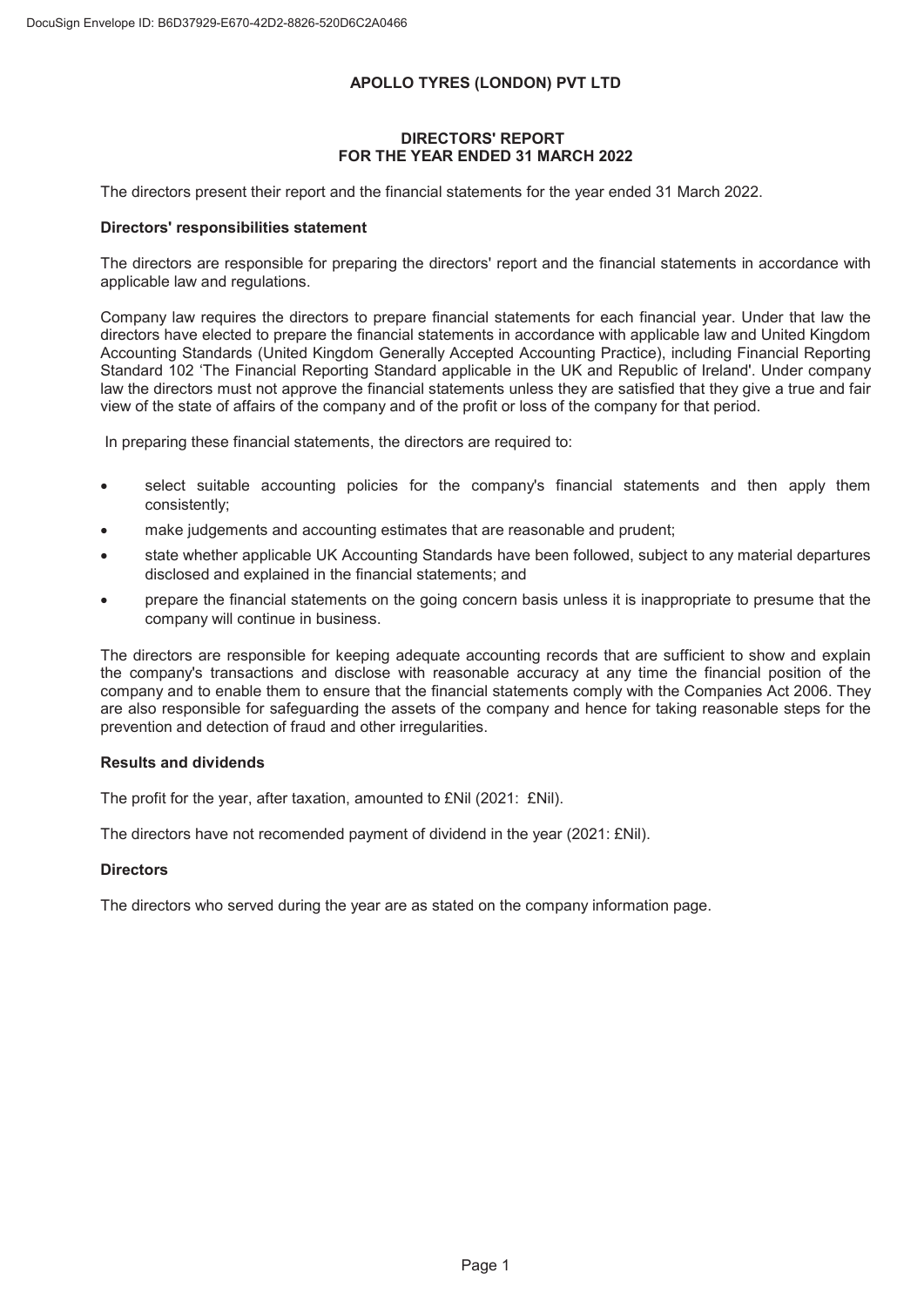### DIRECTORS' REPORT (CONTINUED) FOR THE YEAR ENDED 31 MARCH 2022

### Disclosure of information to auditor

Each of the persons who are directors at the time when this directors' report is approved has confirmed that:

- so far as the director is aware, there is no relevant audit information of which the company's auditor is unaware, and
- the director has taken all the steps that ought to have been taken as a director in order to be aware of any relevant audit information and to establish that the company's auditor is aware of that information.

This report was approved by the board and signed on its behalf.

-DocuSigned by: Vishal kumar Mittal -8EDBF26A04FC41C...

V K Mittal **Director** 

Date: 05 May 2022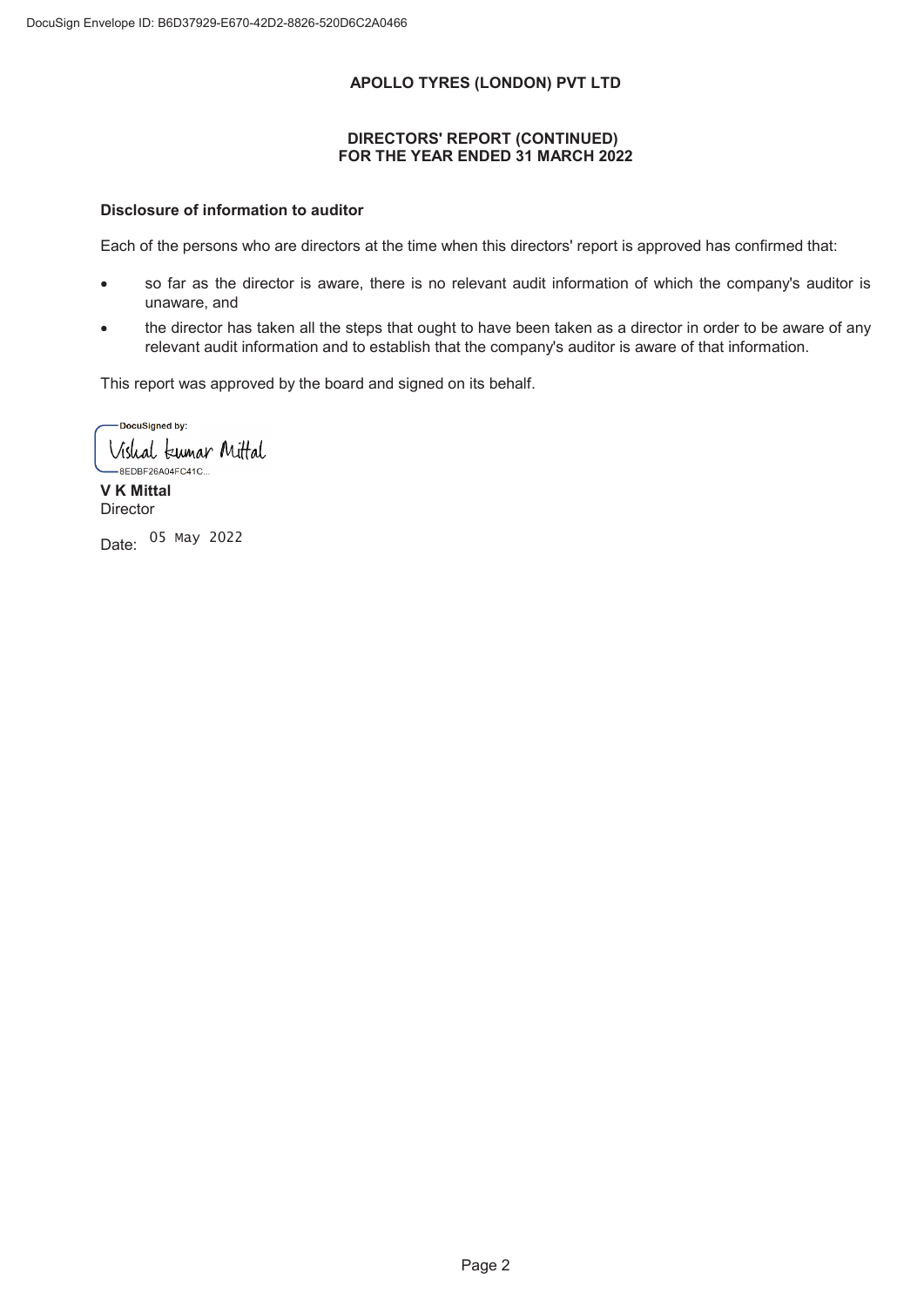# INDEPENDENT AUDITOR'S REPORT TO THE MEMBERS OF APOLLO TYRES (LONDON) PVT LTD

### Opinion

We have audited the financial statements of Apollo Tyres (London) PVT Ltd (the 'company') for the year ended 31 March 2022, which comprise the profit and loss account, the balance sheet and the related notes, including a summary of significant accounting policies. The financial reporting framework that has been applied in their preparation is applicable law and United Kingdom Accounting Standards, including Financial Reporting Standard 102 'The Financial Reporting Standard applicable in the UK and Republic of Ireland' (United Kingdom Generally Accepted Accounting Practice).

In our opinion the financial statements:

- give a true and fair view of the state of the company's affairs as at 31 March 2022 and of its result for the year then ended;
- have been properly prepared in accordance with United Kingdom Generally Accepted Accounting Practice; and
- have been prepared in accordance with the requirements of the Companies Act 2006.

#### Basis for opinion

We conducted our audit in accordance with International Standards on Auditing (UK) (ISAs (UK)) and applicable law. Our responsibilities under those standards are further described in the Auditor's responsibilities for the audit of the financial statements section of our report. We are independent of the company in accordance with the ethical requirements that are relevant to our audit of the financial statements in the United Kingdom, including the Financial Reporting Council's Ethical Standard, and we have fulfilled our other ethical responsibilities in accordance with these requirements. We believe that the audit evidence we have obtained is sufficient and appropriate to provide a basis for our opinion.

#### Conclusions relating to going concern

In auditing the financial statements, we have concluded that the directors' use of the going concern basis of accounting in the preparation of the financial statements is appropriate.

Based on the work we have performed, we have not identified any material uncertainties relating to events or conditions that, individually or collectively, may cast significant doubt on the company's ability to continue as a going concern for a period of at least twelve months from when the financial statements are authorised for issue.

Our responsibilities and the responsibilities of the directors with respect to going concern are described in the relevant sections of this report.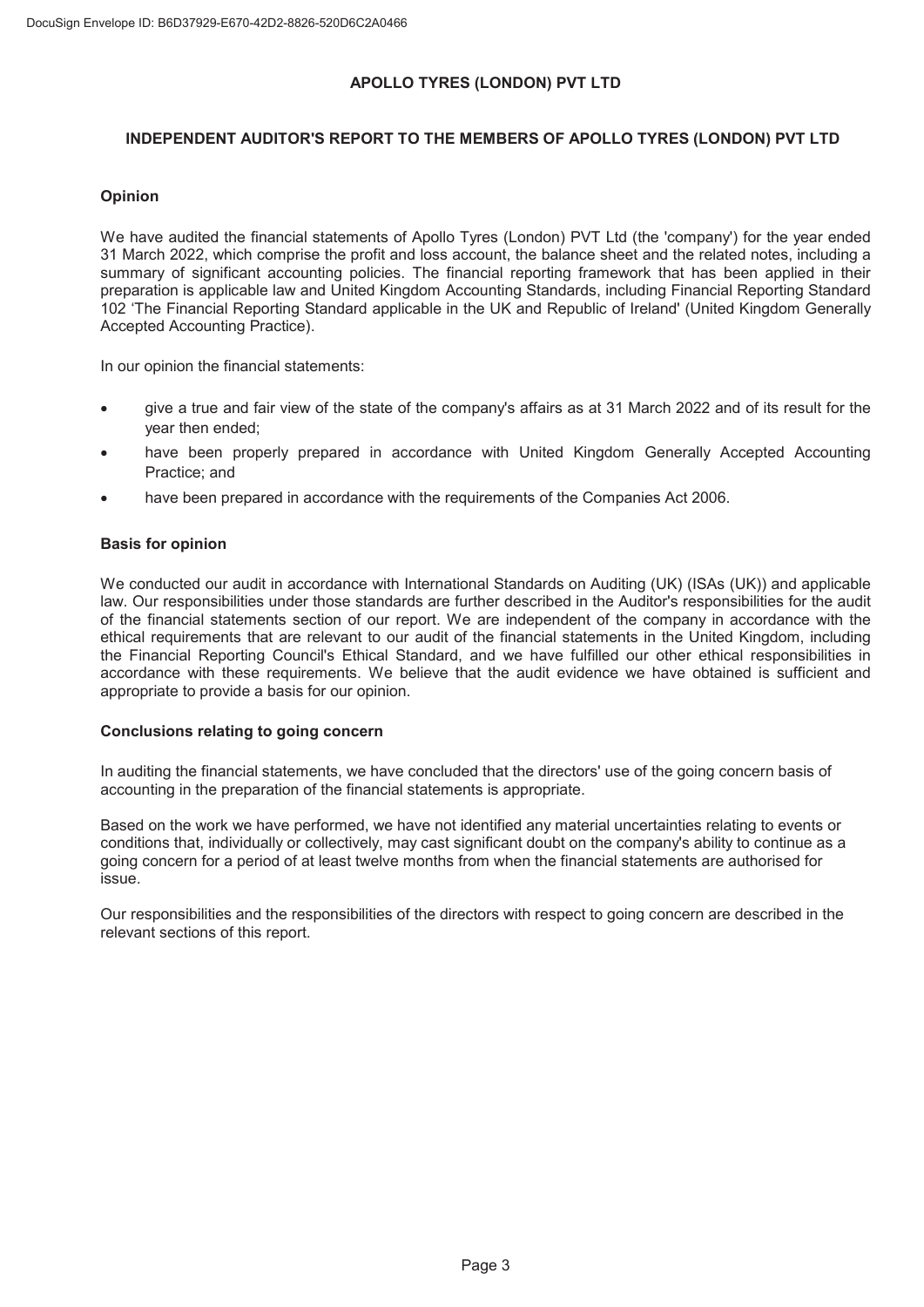# INDEPENDENT AUDITOR'S REPORT TO THE MEMBERS OF APOLLO TYRES (LONDON) PVT LTD (CONTINUED)

#### Other information

The directors are responsible for the other information. The other information comprises the information included in the annual report, other than the financial statements and our auditor's report thereon. Our opinion on the financial statements does not cover the other information and, except to the extent otherwise explicitly stated in our report, we do not express any form of assurance conclusion thereon.

In connection with our audit of the financial statements, our responsibility is to read the other information and, in doing so, consider whether the other information is materially inconsistent with the financial statements or our knowledge obtained in the audit or otherwise appears to be materially misstated. If we identify such material inconsistencies or apparent material misstatements, we are required to determine whether there is a material misstatement in the financial statements or a material misstatement of the other information. If, based on the work we have performed, we conclude that there is a material misstatement of this other information, we are required to report that fact.

We have nothing to report in this regard.

#### Opinion on other matters prescribed by the Companies Act 2006

In our opinion, based on the work undertaken in the course of the audit:

- the information given in the directors' report for the financial year for which the financial statements are prepared is consistent with the financial statements; and
- the directors' report has been prepared in accordance with applicable legal requirements.

#### Matters on which we are required to report by exception

In the light of the knowledge and understanding of the company and its environment obtained in the course of the audit, we have not identified material misstatements in the directors' report.

We have nothing to report in respect of the following matters in relation to which the Companies Act 2006 requires us to report to you if, in our opinion:

- adequate accounting records have not been kept, or returns adequate for our audit have not been received from branches not visited by us; or
- the financial statements are not in agreement with the accounting records and returns; or
- x certain disclosures of directors' remuneration specified by law are not made; or
- we have not received all the information and explanations we require for our audit.

#### Responsibilities of directors

As explained more fully in the directors' responsibilities statement on page 1, the directors are responsible for the preparation of the financial statements and for being satisfied that they give a true and fair view, and for such internal control as the directors determine is necessary to enable the preparation of financial statements that are free from material misstatement, whether due to fraud or error.

In preparing the financial statements, the directors are responsible for assessing the company's ability to continue as a going concern, disclosing, as applicable, matters related to going concern and using the going concern basis of accounting unless the directors either intend to liquidate the company or to cease operations, or have no realistic alternative but to do so.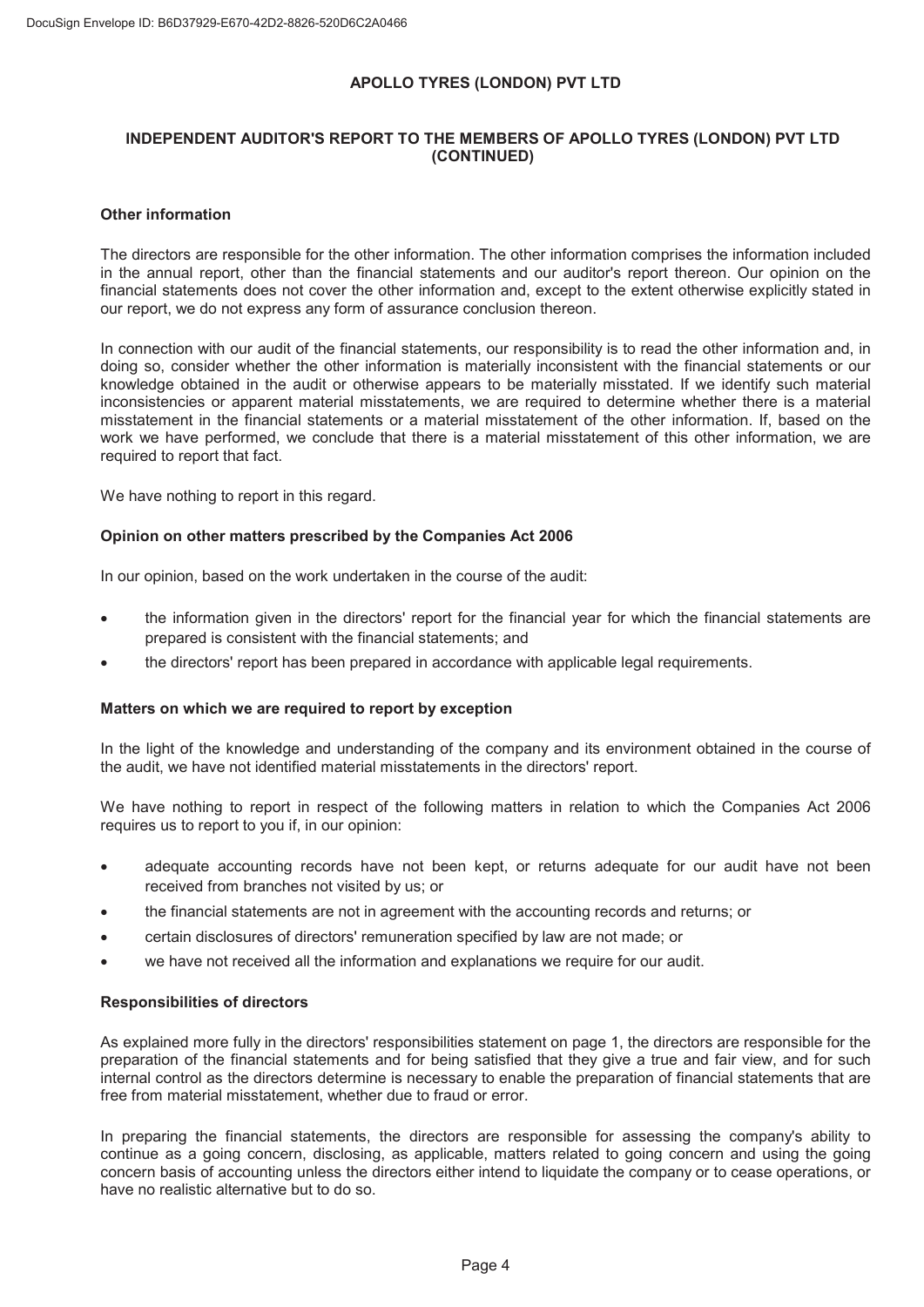# INDEPENDENT AUDITOR'S REPORT TO THE MEMBERS OF APOLLO TYRES (LONDON) PVT LTD (CONTINUED)

#### Auditor's responsibilities for the audit of the financial statements

Our objectives are to obtain reasonable assurance about whether the financial statements as a whole are free from material misstatement, whether due to fraud or error, and to issue an auditor's report that includes our opinion. Reasonable assurance is a high level of assurance, but is not a guarantee that an audit conducted in accordance with ISAs (UK) will always detect a material misstatement when it exists. Misstatements can arise from fraud or error and are considered material if, individually or in the aggregate, they could reasonably be expected to influence the economic decisions of users taken on the basis of these financial statements.

A further description of our responsibilities for the audit of the financial statements is located on the Financial Reporting Council's website at: www.frc.org.uk/auditorsresponsibilities. This description forms part of our auditor's report.

Irregularities, including fraud, are instances of non-compliance with laws and regulations. We design procedures in line with our responsibilities, outlined above, to detect material misstatements in respect of irregularities, including fraud. The specific procedures for this engagement and the extent to which our procedures are capable of detecting irregularities, including fraud are detailed below.

Our assessment focused on key laws and regulations the entity has to comply with and areas of the financial statements we assessed as being more susceptible to misstatement. These key laws and regulations included but were not limited to compliance with the Companies Act 2006, United Kingdom Generally Accepted Accounting Practice and relevant tax legislation.

We are not responsible for preventing irregularities. Our approach to detect irregularity included, but was not limited to, the following:

- an understanding of the legal and regulatory framework applicable to the entity and how the entity is complying with that framework, including a review of legal and professional nominal codes and board minutes in the year and post year end;
- x obtaining an understanding of the entity's policies and procedures and how the entity has complied with these, through discussions and sample testing of controls;
- an understanding of the entity's risk assessment process, including the risk of fraud;
- designing our audit procedures to respond to our risk assessment; and
- performing audit work over the risk of management override of controls, including testing of journal entries and other adjustments for appropriateness, evaluating the business rationale of significant transactions outside the normal course of business and reviewing accounting estimates for bias.

Whilst considering how our audit work addressed the detection of irregularities, we also consider the likelihood of detection based on our approach. Irregularities from fraud are inherently more difficult to detect than those arising from error.

Because of the inherent limitations of an audit, there is a risk that we will not detect all irregularities, including those leading to a material misstatement in the financial statements or non-compliance with regulation. This risk increases the more that compliance with a law or regulation is removed from the events and transactions reflected in the financial statements, as we will be less likely to become aware of instances of non-compliance. The risk is also greater regarding irregularities occurring due to fraud rather than error, as fraud involves intentional concealment, forgery, collusion, omission or misrepresentation. We are not responsible for preventing non-compliance and cannot be expected to detect non-compliance with all laws and regulations.

A further description of our responsibilities for the audit of the financial statements is located on the Financial Reporting Council's website at: www.frc.org.uk/auditorsresponsibilities. This description forms part of our auditor's report.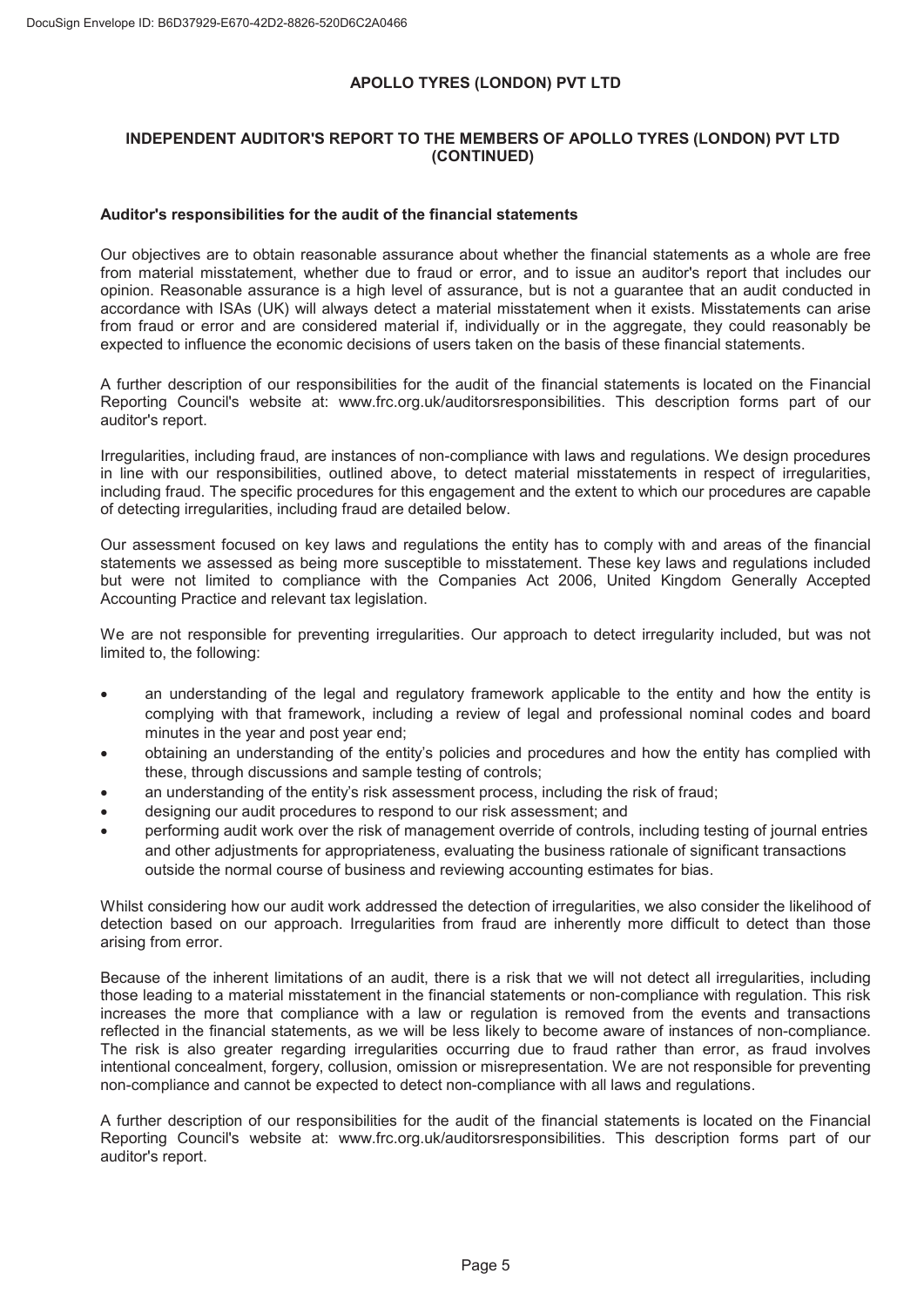# INDEPENDENT AUDITOR'S REPORT TO THE MEMBERS OF APOLLO TYRES (LONDON) PVT LTD (CONTINUED)

#### Use of our report

This report is made solely to the company's members in accordance with Chapter 3 of Part 16 of the Companies Act 2006. Our audit work has been undertaken so that we might state to the company's members those matters we are required to state to them in an auditor's report and for no other purpose. To the fullest extent permitted by law, we do not accept or assume responsibility to anyone other than the company and the company's members for our audit work, for this report, or for the opinions we have formed.

Cooper lang Groy 11.

Steven Ellis (Senior statutory auditor)

for and on behalf of Cooper Parry Group Limited

Chartered Accountants Statutory Auditor

Sky View Argosy Road East Midlands Airport Castle Donington Derby DE74 2SA

Date: 6 May 2022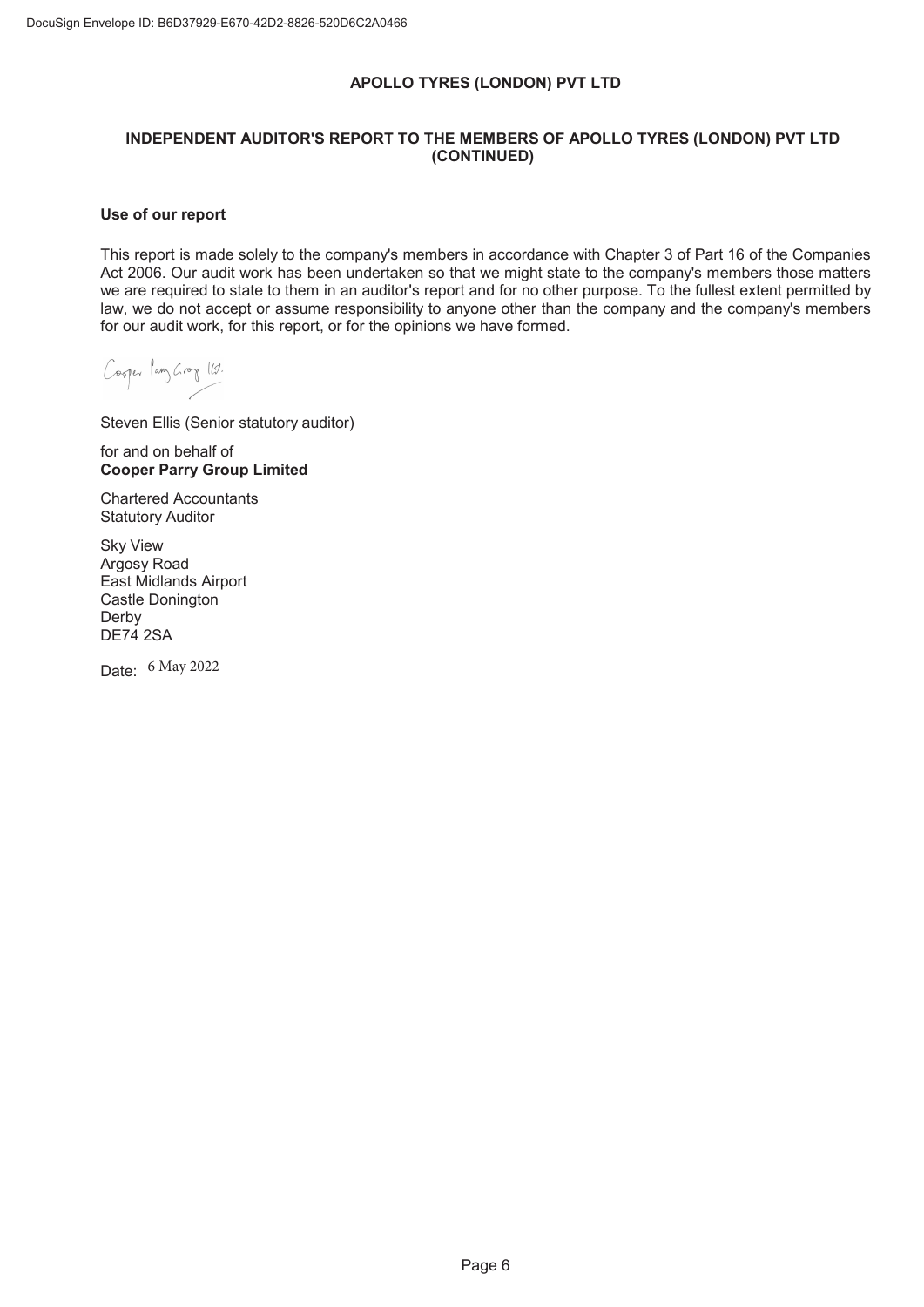## PROFIT AND LOSS ACCOUNT FOR THE YEAR ENDED 31 MARCH 2022

|                                                | 2022<br>£  | 2021<br>£  |
|------------------------------------------------|------------|------------|
| Administrative expenses                        | (579, 179) | (500, 425) |
| Expenses cross charged                         | 579,179    | 500,425    |
| <b>Operating profit</b>                        |            |            |
| <b>Profit after tax</b>                        | -          |            |
|                                                |            |            |
| Retained earnings at the beginning of the year | (26, 266)  | (26, 266)  |
| Retained earnings at the end of the year       | (26, 266)  | (26, 266)  |

There were no recognised gains and losses for 2022 or 2021 other than those included in the profit and loss account.

The notes on pages 9 to 12 form part of these financial statements.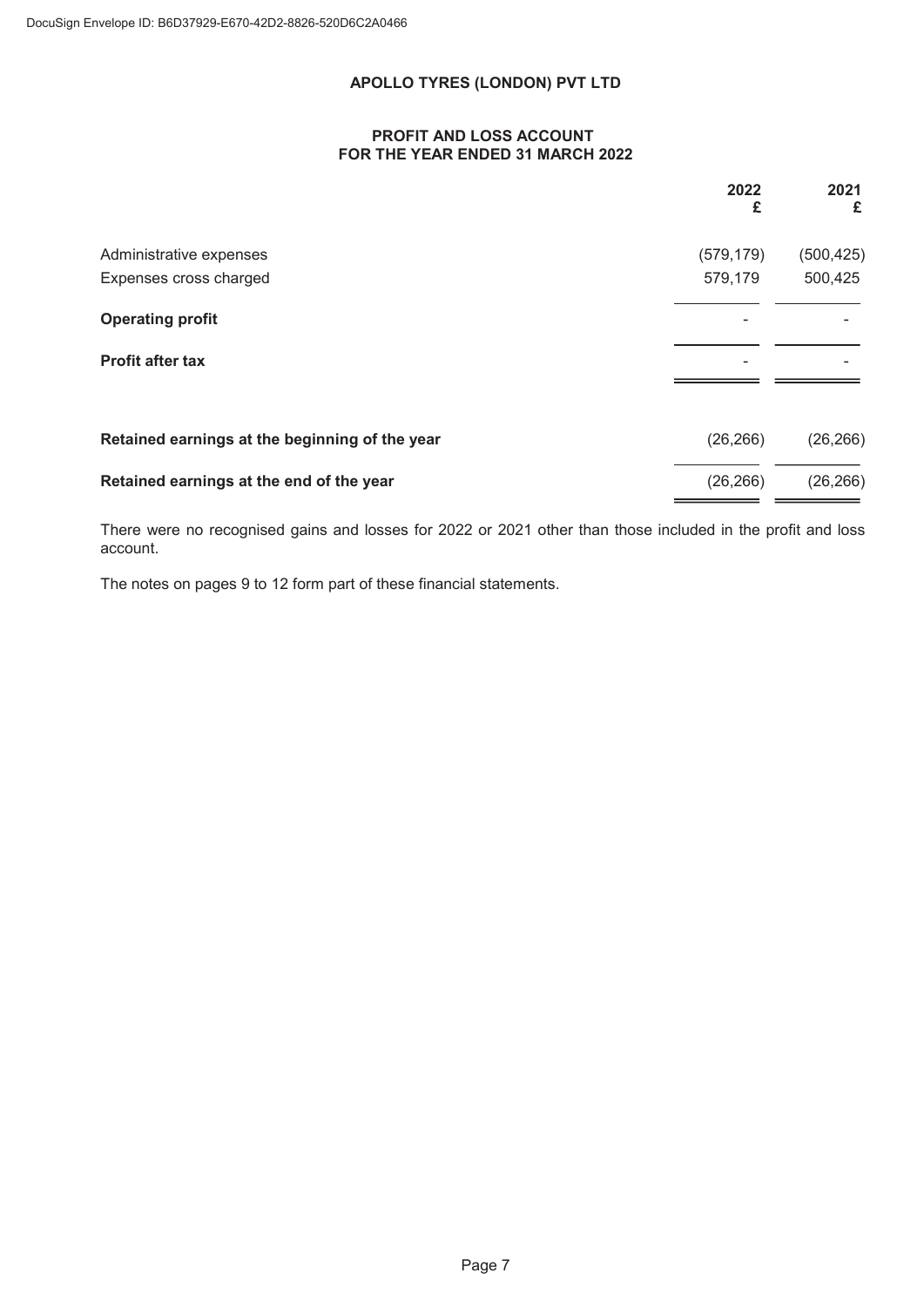### APOLLO TYRES (LONDON) PVT LTD REGISTERED NUMBER: 09353243

### BALANCE SHEET AS AT 31 MARCH 2022

|                                                   | <b>Note</b>    |           | 2022<br>£  |           | 2021<br>£  |
|---------------------------------------------------|----------------|-----------|------------|-----------|------------|
| <b>Fixed assets</b>                               |                |           |            |           |            |
| Tangible fixed assets                             | 4              |           | 9,870,094  |           | 10,017,682 |
| <b>Current assets</b>                             |                |           |            |           |            |
| Debtors: amounts falling due within one year      | 5              | 383,803   |            | 426,046   |            |
| Cash at bank and in hand                          |                | 232,711   |            | 55,468    |            |
|                                                   |                | 616,514   |            | 481,514   |            |
| Creditors: amounts falling due within one<br>year | 6              | (12, 873) |            | (25, 461) |            |
| <b>Net current assets</b>                         |                |           | 603,641    |           | 456,053    |
| <b>Total assets less current liabilities</b>      |                |           | 10,473,735 |           | 10,473,735 |
| <b>Net assets</b>                                 |                |           | 10,473,735 |           | 10,473,735 |
| <b>Capital and reserves</b>                       |                |           |            |           |            |
| Called up share capital                           | $\overline{7}$ |           | 1,001      |           | 1,001      |
| Share premium account                             |                |           | 10,499,000 |           | 10,499,000 |
| Profit and loss account                           |                |           | (26, 266)  |           | (26, 266)  |
| <b>Shareholders' funds</b>                        |                |           | 10,473,735 |           | 10,473,735 |

The financial statements were approved and authorised for issue by the board and were signed on its behalf by:

-DocuSigned by: Vishal kumar Mittal

-8EDBF26A04FC41C... V K Mittal **Director** 

Date: <sup>05 May</sup> 2022

The notes on pages 9 to 12 form part of these financial statements.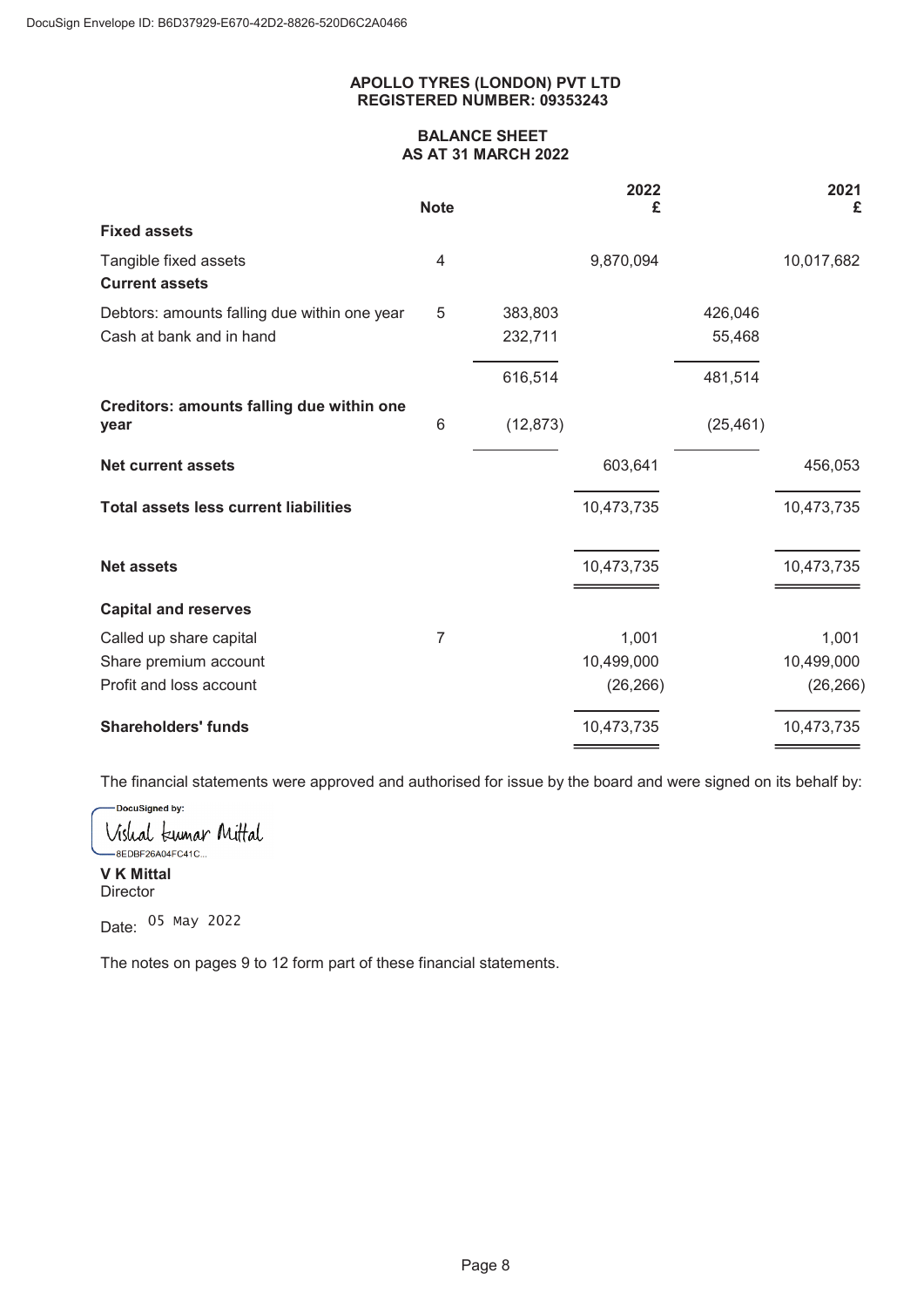### NOTES TO THE FINANCIAL STATEMENTS FOR THE YEAR ENDED 31 MARCH 2022

### 1. Accounting policies

### 1.1 Basis of preparation of financial statements

Apollo Tyres (London) PVT Ltd is a limited liability company incorporated and domiciled in England. The address of the registered office is shown on the company information page.

The financial statements are prepared in Pound Sterling  $(E)$  which is also the company's functional currency. The financial statements are for the year ended 31 March 2022 (2021: year ended 31 March 2021).

The financial statements have been prepared on a going concern basis under the historical cost convention and in accordance with Financial Reporting Standard (FRS) 102, the Financial Reporting Standard applicable in the UK and the Republic of Ireland and the Companies Act 2006.

The following principal accounting policies have been applied:

### 1.2 Disclosure exemptions

The company has adopted the following disclosure exemptions:

Under FRS102 Section 1.12, the company is exempt from the requirement to prepare a statement of cash flows on the grounds that its ultimate parent company, includes the company's cash flows in its own published consolidated financial statements.

The entity is a 'qualifying entity' and has also taken advantage of the exemption from disclosing key management personnel (other than directors emoluments) under FRS 102 Section 1.12.

As the company is a wholly owned subsidiary of a company whose consolidated accounts include the results of the subsidiary and are publically available, the company has taken advantage of the FRS 102 section 33.1a exemption from disclosing transactions with group undertakings.

# 1.3 Going concern

At the balance sheet date the company had a strong net current asset position. At the time of signing these accounts, the directors have considered the going concern position, and consider that this does indicate that the company will continue to trade for a period of at least 12 months from the date of signing these accounts.

On that basis, the directors have prepared these financial statements on a going concern basis.

#### 1.4 Tangible fixed assets

Tangible fixed assets under the cost model are stated at historical cost less accumulated depreciation and any accumulated impairment losses. Historical cost includes expenditure that is directly attributable to bringing the asset to the location and condition necessary for it to be capable of operating in the manner intended by management.

The company adds to the carrying amount of an item of fixed assets the cost of replacing part of such an item when that cost is incurred, if the replacement part is expected to provide incremental future benefits to the company. The carrying amount of the replaced part is derecognised. Repairs and maintenance are charged to profit or loss during the period in which they are incurred.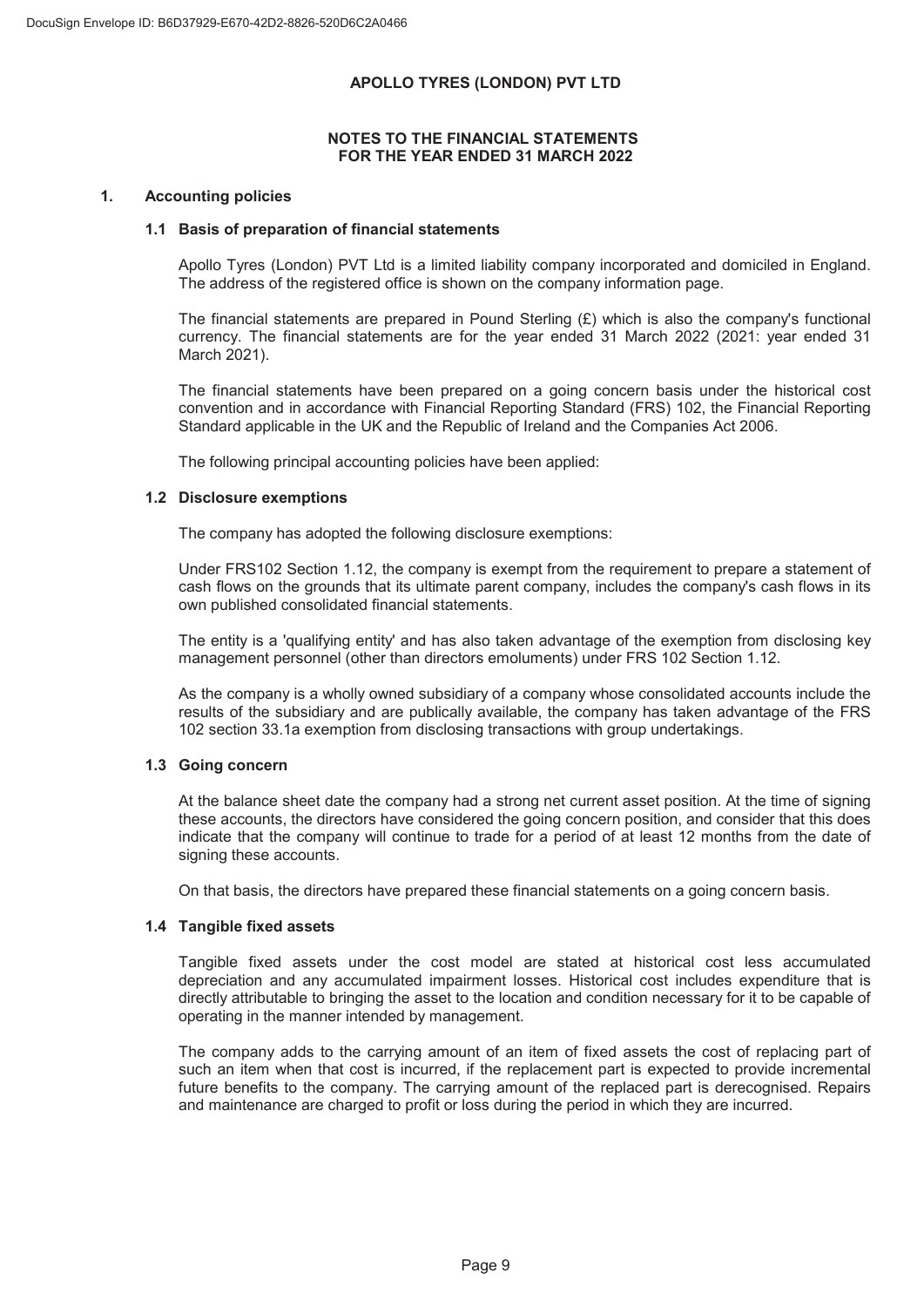### NOTES TO THE FINANCIAL STATEMENTS FOR THE YEAR ENDED 31 MARCH 2022

### 1. Accounting policies (continued)

#### 1.4 Tangible fixed assets (continued)

Depreciation on other assets is charged so as to allocate the cost of assets less their residual value over their estimated useful lives, using the straight-line method.

Depreciation is provided on the following basis:

| Freehold property (buildings) | - 30 years       |
|-------------------------------|------------------|
| Freehold property (land)      | - Nil            |
| Fixtures and fittings         | $-4$ to 10 years |

The assets' residual values, useful lives and depreciation methods are reviewed, and adjusted prospectively if appropriate, or if there is an indication of a significant change since the last reporting date.

Gains and losses on disposals are determined by comparing the proceeds with the carrying amount and are recognised in profit or loss.

At each balance sheet date, the company reviews the carrying amounts of its tangible fixed assets to determine whether there is any indication that any items have suffered an impairment loss. If any such indication exists, the recoverable amount of an asset is estimated in order to determine the extent of the impairment loss, if any. Where it is not possible to estimate the recoverable amount of the asset, the company estimates the recoverable amount of the cash generating unit to which the asset belongs.

If the recoverable amount of an asset is estimated to be less than its carrying amount, the carrying amount of the asset is reduced to its recoverable amount. Impairment loss is recognised as an expense immediately.

#### 1.5 Financial instruments

The company only enters into basic financial instrument transactions that result in the recognition of financial assets and liabilities such as trade and other debtors, creditors and loans with related parties.

All financial assets and liabilities are initially measured at transaction price and subsequently at amortised cost.

For financial assets measured at cost less impairment, the impairment loss is measured as the difference between an asset's carrying amount and best estimate of the recoverable amount, which is an approximation of the amount that the company would receive for the asset if it were to be sold at the balance sheet date.

#### 1.6 Provisions

Provisions are recognised when the company has a present obligation (legal or constructive) as a result of a past event, it is probable that the company will be required to settle the obligation, and a reliable estimate can be made of the amount of the obligation. Legal advice is sought where appropiate.

The amount recognised as a provision is the best estimate of the consideration required to settle the present obligation at the end of the reporting period, taking into account the risks and uncertainties surrounding the obligation.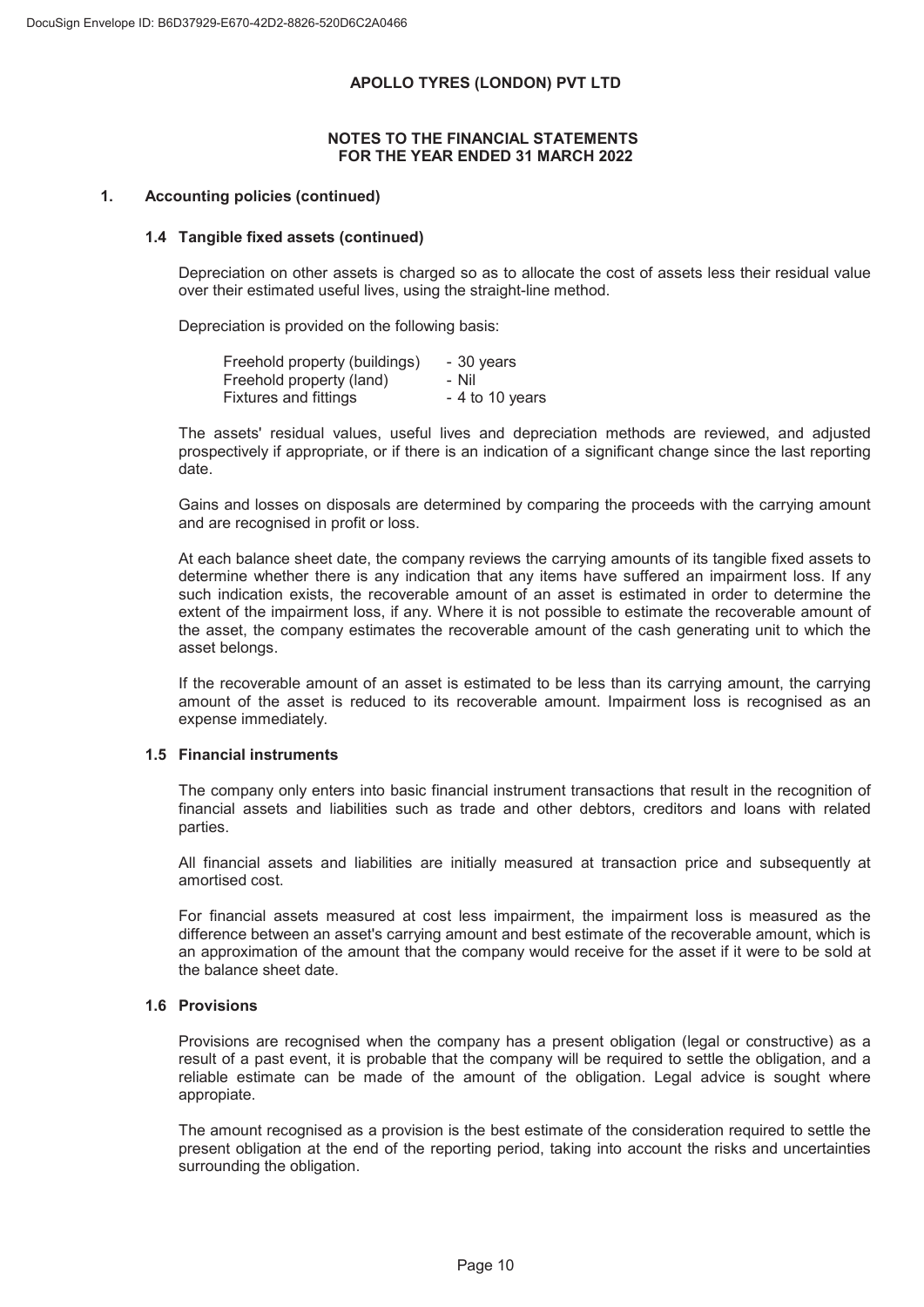### NOTES TO THE FINANCIAL STATEMENTS FOR THE YEAR ENDED 31 MARCH 2022

### 2. Auditor's remuneration

|                                                                      | 2022  | 2021  |
|----------------------------------------------------------------------|-------|-------|
| Fees payable to the company's auditor for the audit of the company's |       |       |
| annual financial statements                                          | 3.520 | 3.200 |

### 3. Employees and directors remuneration

The company has no employees other than the directors, who did not receive any remuneration (2021: £Nil).

The directors did not receive any remuneration during the year (2021: £Nil). Directors' remuneration is borne by other group companies.

### 4. Tangible fixed assets

|                                     | property<br>£ | <b>Freehold Fixtures and</b><br>fittings<br>£ | <b>Total</b><br>£ |
|-------------------------------------|---------------|-----------------------------------------------|-------------------|
| <b>Cost or valuation</b>            |               |                                               |                   |
| At 1 April 2021                     | 10,244,379    | 792,919                                       | 11,037,298        |
| Additions                           |               | 76,676                                        | 76,676            |
| At 31 March 2022                    | 10,244,379    | 869,595                                       | 11,113,974        |
| <b>Depreciation</b>                 |               |                                               |                   |
| At 1 April 2021                     | 593,267       | 426,349                                       | 1,019,616         |
| Charge for the year on owned assets | 125,223       | 99,041                                        | 224,264           |
| At 31 March 2022                    | 718,490       | 525,390                                       | 1,243,880         |
| Net book value                      |               |                                               |                   |
| At 31 March 2022                    | 9,525,889     | 344,205                                       | 9,870,094         |
| At 31 March 2021                    | 9,651,112     | 366,570                                       | 10,017,682        |
|                                     |               |                                               |                   |

Included in freehold property is freehold land of £7,372,066 (2021: £7,372,066) which is not depreciated.